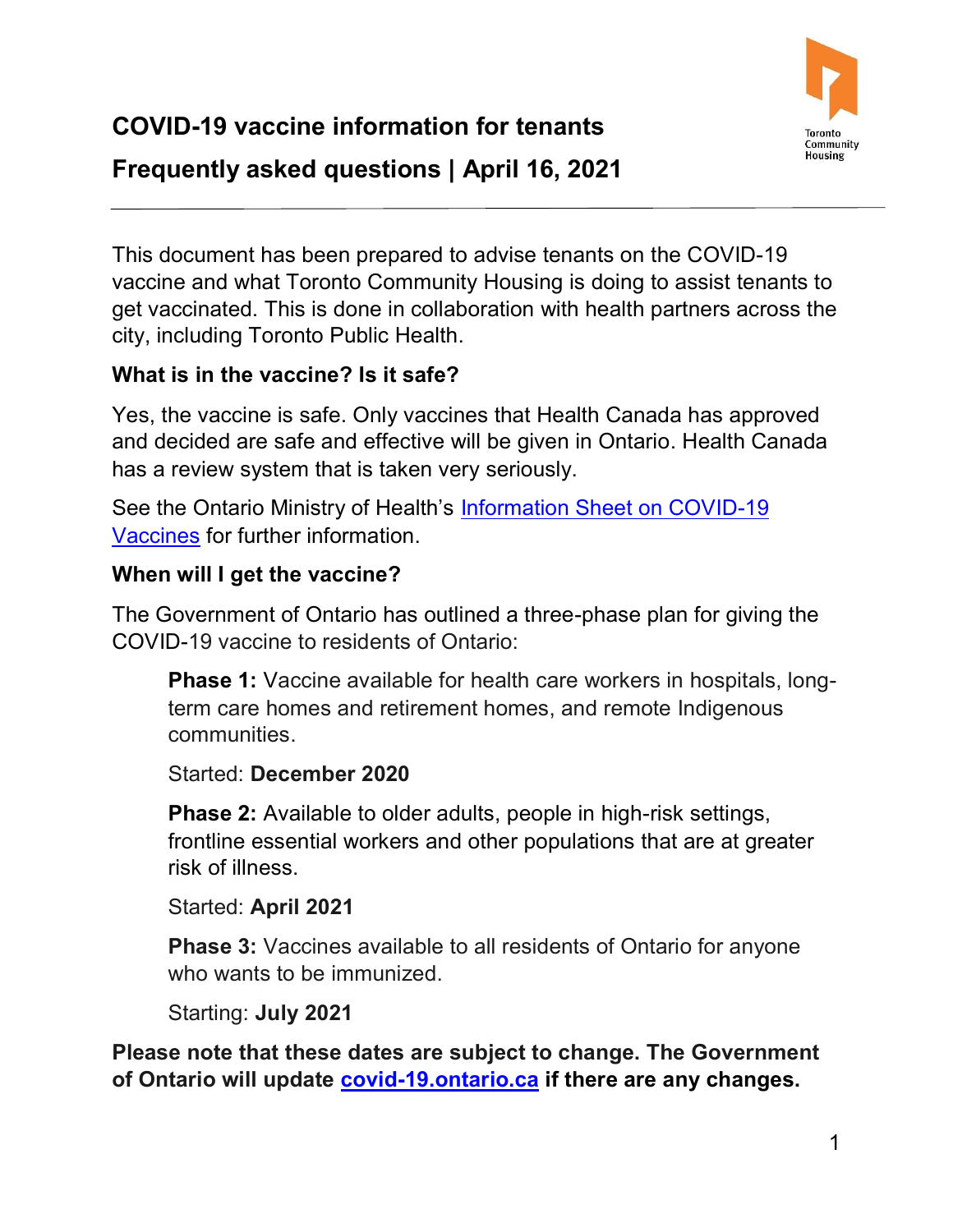#### **Who is eligible to get the vaccine at this time?**

All tenants are encouraged to visit the City of Toronto's <u>COVID-19: How to</u> [get vaccinated webpage](https://www.toronto.ca/home/covid-19/covid-19-protect-yourself-others/covid-19-vaccines/covid-19-how-to-get-vaccinated/?accordion=vaccine-eligibility) and look under the Vaccine Eligibility heading to determine who is eligible to receive the vaccine. Tenants are encouraged to visit this webpage frequently as it gets updated often.

## **Why should I get vaccinated?**

 The vaccine is an important way to protect yourself, your loved ones and your community against COVID-19. All COVID-19 vaccines are approved by <u>Health Canada</u> and have shown to be almost 100 per cent effective at preventing serious illness, hospitalization and death.

 While the vaccine will protect each of us, the primary goal is to vaccinate sooner Ontarians are vaccinated, the sooner our lives can return to normal. the majority of the population so that COVID-19 can no longer spread. The

# **How can I get vaccinated?**

 If you match the criteria outlined by the province for current eligibility, you are able to get vaccinated. If you wish to get the vaccine at a mass You may also visit a local pharmacy to receive the vaccine. Visit <u>covid-</u> 19. ontario.ca/vaccine-locations to see a list of local participating vaccination clinic, you must [book a COVID-19 vaccine appointment online.](https://covid-19.ontario.ca/book-vaccine/) pharmacies.

### **Will you be running vaccination clinics in TCHC buildings?**

 Unit portfolio, are working to set up vaccine clinics with partners or through Toronto Public Health. At this time, vaccines have been given to senior tenants within the Seniors Housing Unit right at their door to avoid Some buildings with high-risk tenants, like buildings in the Seniors Housing gathering and encourage physical distancing.

 If you are eligible to receive a vaccine at a mass vaccination clinic, at a pharmacy or through your family doctor, you are recommended to do that instead of waiting for a vaccine clinic to be scheduled at your building. Please note that not all communities will have in-building vaccine clinics.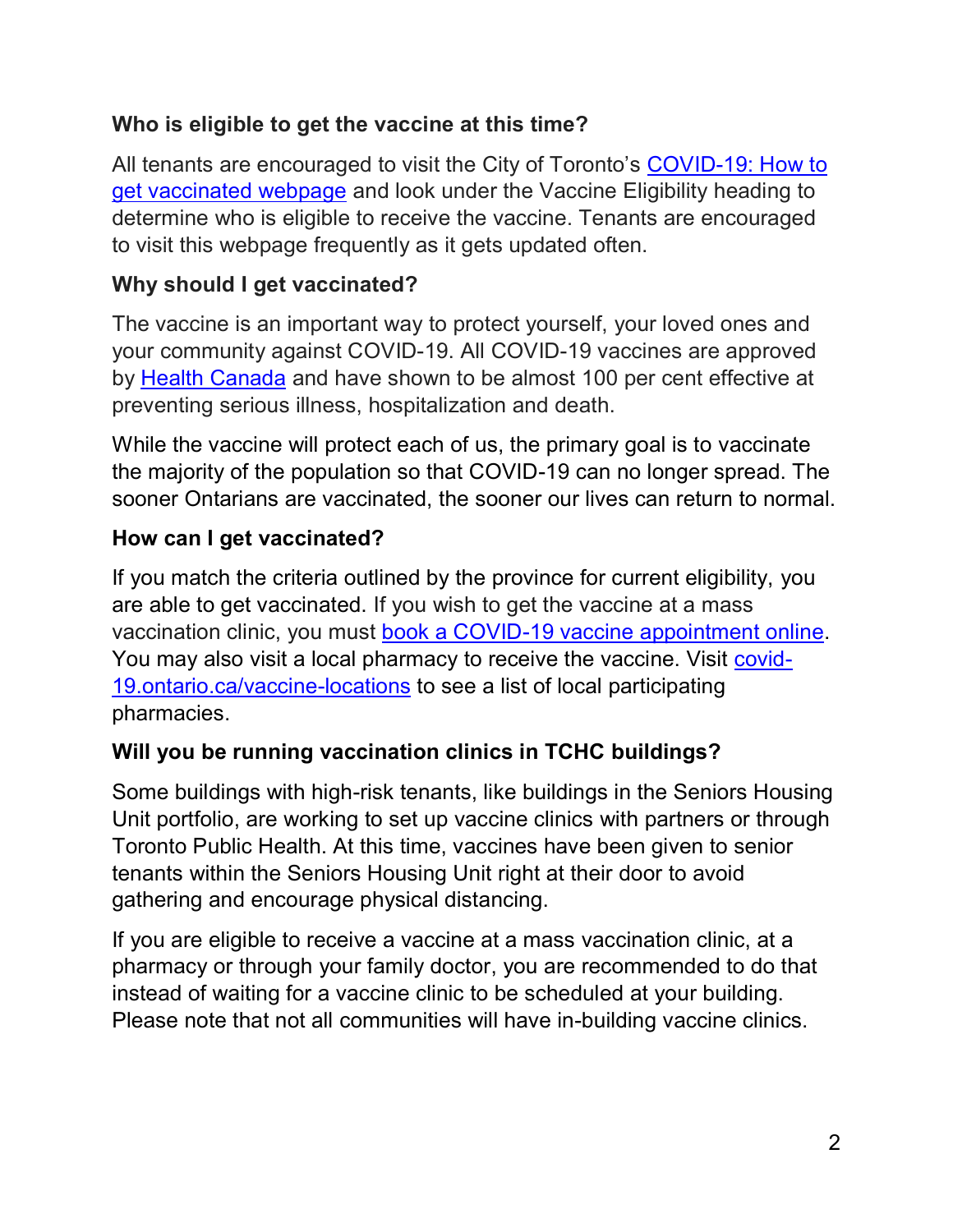### **How do the COVID-19 vaccines work?**

 The COVID-19 vaccines tell your body how to make a safe protein found in the virus. Your body will start building antibodies that know how to fight the real virus if you come in contact with it.

# **How effective is the COVID-19 vaccine?**

 The vaccines are approved by Health Canada and are expected to be up to 94 to 95 per cent effective after two doses in preventing COVID-19.

 effective in preventing serious illness, hospitalization and death. \*Effectiveness against preventing COVID-19 varies per specific vaccine. However, all vaccines approved by Health Canada are 100 per cent

# **Do I still need to wear a mask after I've been vaccinated?**

 all public health advice. This includes maintaining a distance of at least two metres (six feet) from people outside your household, wearing a mask, washing your hands often, staying at home and limiting non-essential travel. These measures will help keep you, your loved ones and your Yes. Even if you have been vaccinated, it is important to continue to follow community safe.

### **How long will the vaccine last? Do I need to get it each year? What about a booster shot to protect against COVID-19 variants?**

 At this time, it is unknown if a COVID-19 booster shot is necessary in the future to maintain the protection provided by the vaccine administered in 2021.

### **Is there a microchip in the vaccine?**

No, there is no microchip in the vaccine.

# **How is the COVID-19 vaccine different from the flu vaccine?**

 The COVID-19 vaccine and the flu vaccine are very different from each other. They target different viruses: the flu vaccine is developed annually to combat several influenza viruses that mutate, while the COVID-19 vaccine targets just one virus: SARS-CoV-2.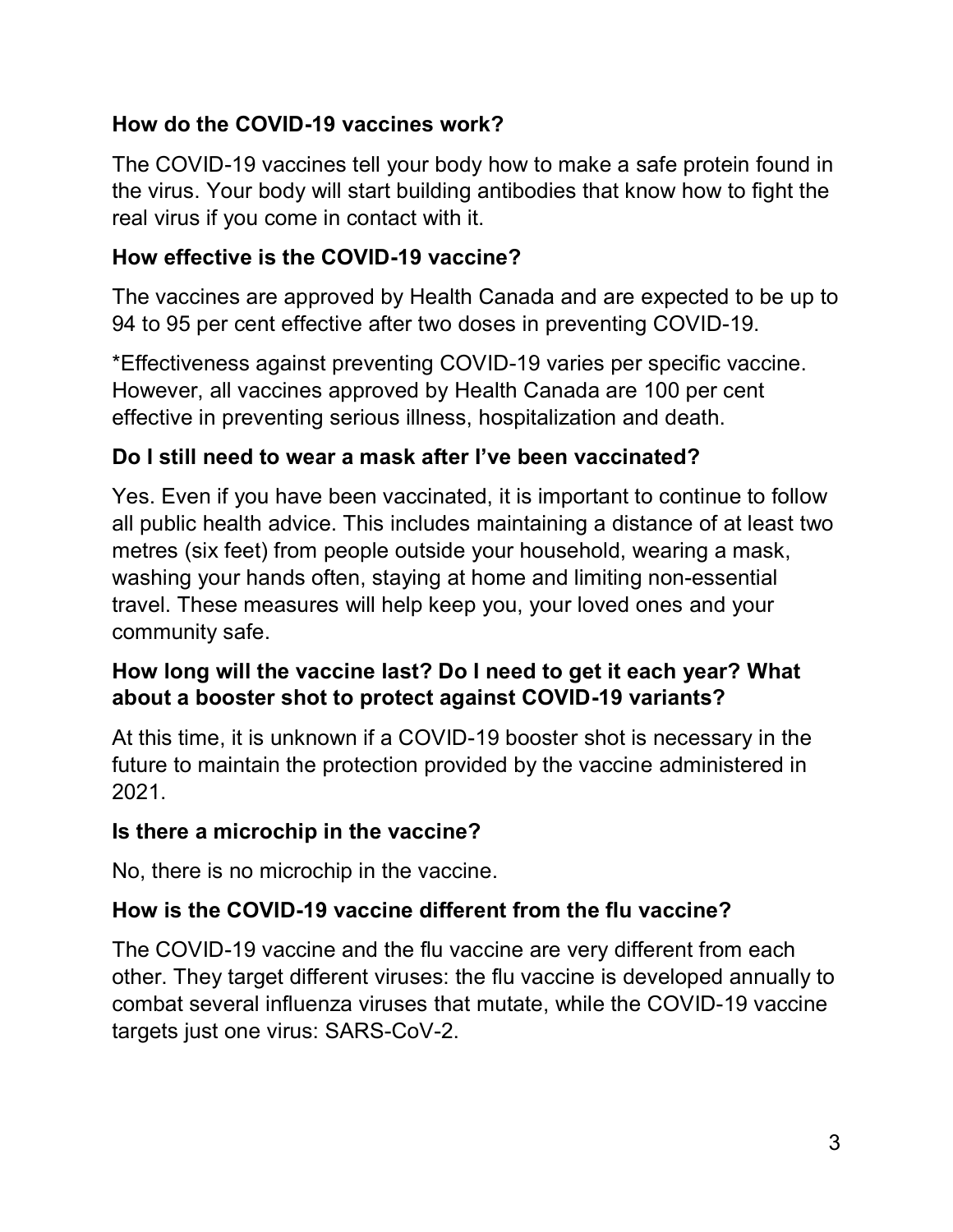# **What if I don't take the second dose of the vaccines?**

 it is proven to be 94 to 95 per cent effective. Maximum protection is only achieved after the second dose. For vaccines requiring two doses, it is important to receive both doses of the vaccine. Protection offered by the first dose is lower than what is achieved after the second dose. Once receiving both doses of the vaccine,

### **Can I sign up for a second dose that is different from the first dose? (For example, get a Moderna vaccine if I already got one dose of Pfizer?)**

 If you already received one dose of the vaccine, it is recommended and encouraged that you follow through in receiving your second dose from the same vaccine developer. It is recommended that you do not switch between vaccines after receiving your first dose.

# **What vaccines have been approved in Canada?**

At this time, the Government of Canada has approved the following vaccines:

- Moderna
- Pfizer-BioNTech
- AstraZeneca
- **Janssen (Johnson & Johnson)**

Visit the Government of Canada's <u>Vaccines for COVID-19 webpage</u> for a more up-to-date list of vaccines that have been approved.

### **What was the approval process for the vaccines?**

 Health Canada reviewed all data before approving the vaccines as safe and effective for Canadians. All safety steps were followed in approving these vaccines. The COVID-19 vaccines were developed quickly for many reasons, including:

- reduced delays in approving the vaccine
- existing research programs
- collaboration with scientists and governments world-wide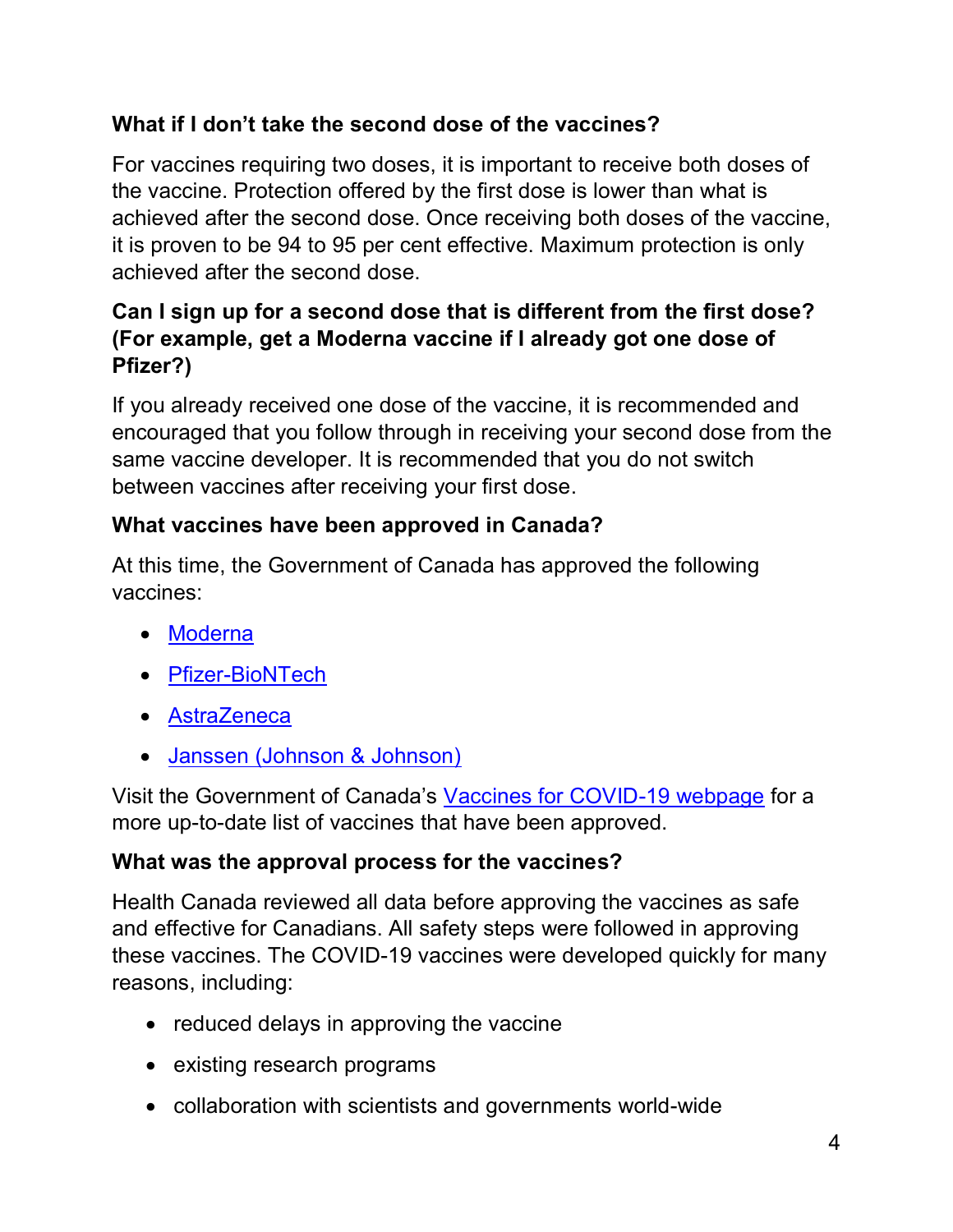- increased dedicated funding
- quick gathering of clinical trial participants

## **Should I be worried about a vaccine that was developed so quickly?**

 and effective will be administered in Ontario. These vaccines were developed faster than before because of the never-before-seen levels of teamwork and funding. The technology behind the vaccines has been around for more than 10 years and has already been used. As this No. Only vaccines that Health Canada has approved and determined safe advanced technology already existed, scientists were able to work quickly.

 **[in-canada](http://www.covid-19.ontario.ca/covid-19-vaccine-safety#approving-vaccines-in-canada)** to learn about the vaccine review and approval process. Visit **[covid-19.ontario.ca/covid-19-vaccine-safety#approving-vaccines-](http://www.covid-19.ontario.ca/covid-19-vaccine-safety#approving-vaccines-in-canada)**

### **Can the vaccine give me COVID-19?**

 No, the COVID-19 vaccine cannot give you COVID-19 or any other infectious disease. No vaccines approved by Health Canada contain the virus that causes COVID-19.

 It is important to remember that it typically takes a few weeks for your body person to become infected with the virus that causes COVID-19 before or to build immunity after getting the vaccine. That means it is possible for a after vaccination. This is because the vaccine has not had enough time to provide protection.

 Even after you get the vaccine, you should continue to follow the public health measures to keep you, your loved ones and your community safe.

# **Do I still need to get the vaccine if I already had COVID-19?**

 If you have had COVID-19 and recovered, it is still recommended that you get vaccinated. There is some evidence to suggest that natural protection from a COVID-19 illness may not last very long. It is best to get vaccinated to stay protected.

# **If I am experiencing COVID-19 symptoms, should I get the vaccine?**

visit covid-19.ontario.ca/assessment-centre-locations</u>. Once you have been If you experience any COVID-19 symptoms, you should first get tested at any of the City's testing locations. To find a testing location closest to you,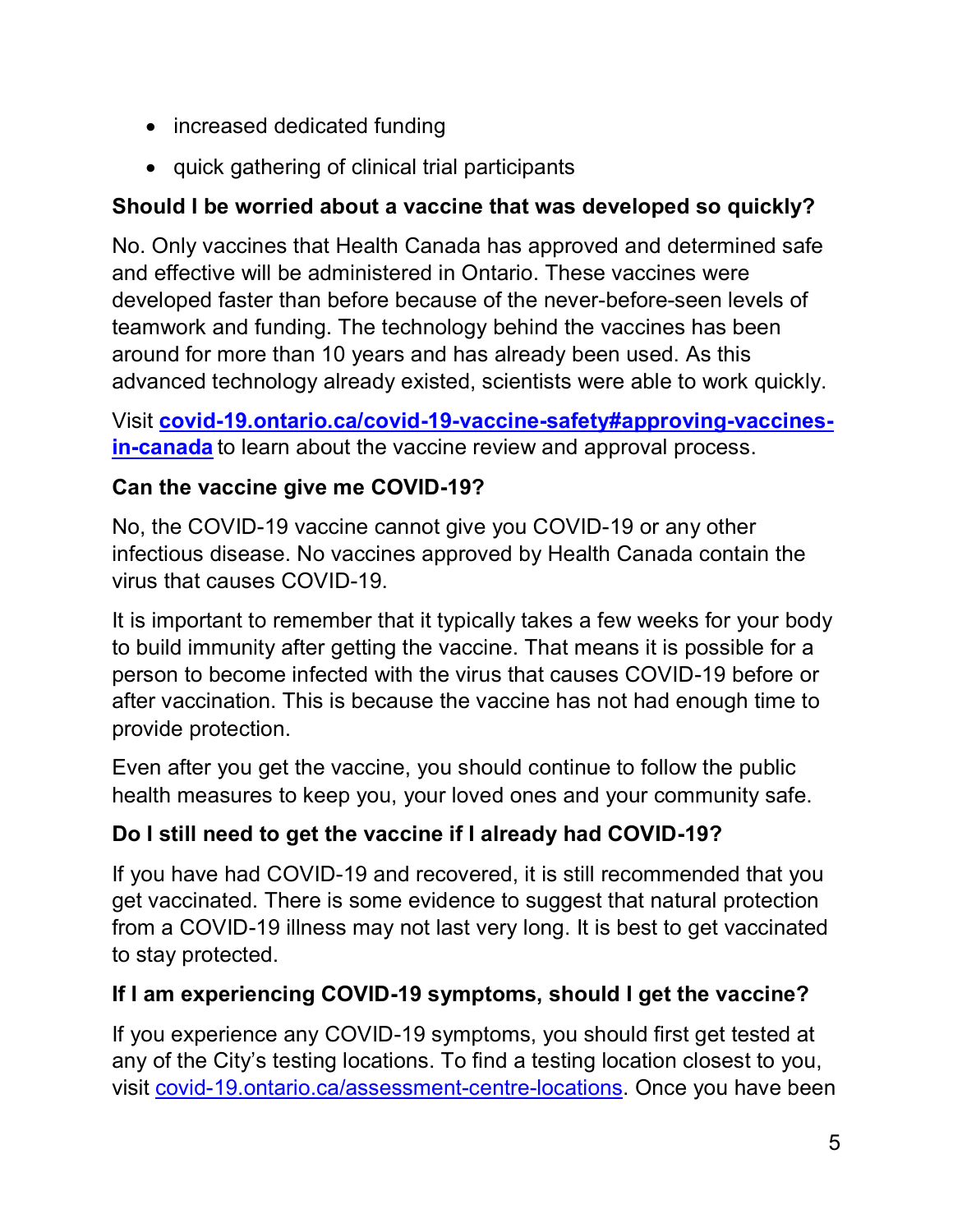tested, you should self-isolate until you receive your results. If you test positive for COVID-19, the self-isolation period is 14 days and you must wait 14 days to get the vaccine. If your test results come back negative, then you may proceed with getting the vaccine so long as you qualify under the province's rollout approach.

# **Will I experience side effects from the vaccine?**

 Similar to medications and other vaccines, the COVID-19 vaccines can cause minor side effects. The most common side effects include soreness at the injection site on your arm, tiredness, chills and mild headache. These types of side effects are expected and show that the vaccine is working to protect you.

 happen after receiving a vaccine. If you have allergies that require you to As with any medicines and vaccines, allergic reactions are rare but can carry an Epi-pen, you should bring it to your vaccine appointment and let clinic staff know.

 If you are concerned about any reactions or side effects you have after your local public health unit to ask questions or to report an adverse reaction. In case of an emergency, call **911**. getting the vaccine, contact your health care provider. You can also contact

For more information, visit [covid-19.ontario.ca/covid-19-vaccine](http://covid-19.ontario.ca/covid-19-vaccine-safety#possible-side-effects)[safety#possible-side-effects.](http://covid-19.ontario.ca/covid-19-vaccine-safety#possible-side-effects)

#### **Are side effects from the second dose worse than the first dose?**

 Side effects are more likely to occur after your second dose. Since side effects are the result of your immune system building protection, once your immune response to the second dose. This is a good thing! immune system has received the first dose then there is a much stronger

#### **What are the longer-term side effects of this vaccine?**

 Ongoing studies on the vaccines have found no serious side effects to date. People who got the vaccine in studies continue to be monitored for any longer-term side effects.

#### **Has anyone died from taking a COVID-19 vaccine?**

No one is known to have died as a direct result of the COVID-19 vaccine.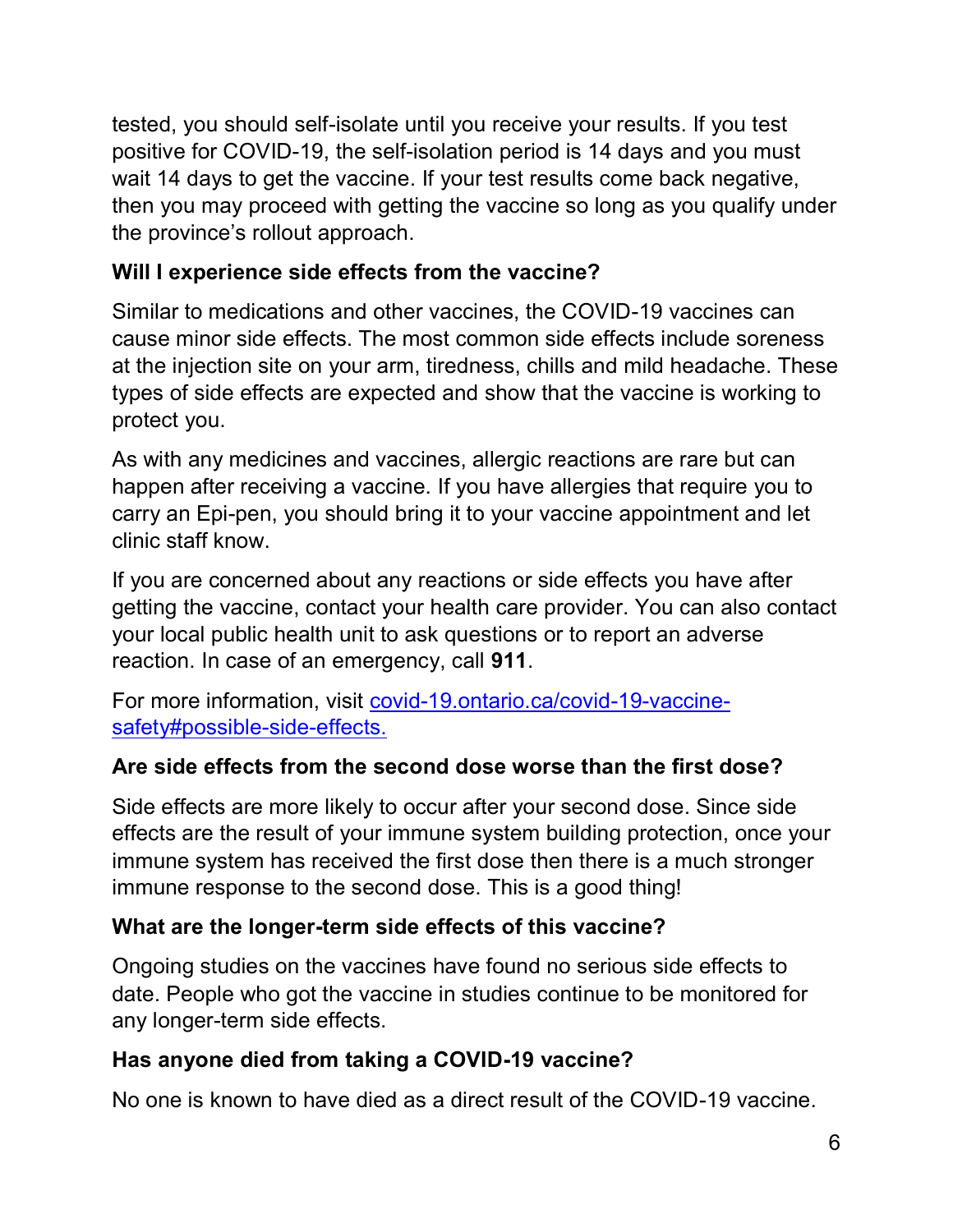#### **I'm not high risk. COVID-19 isn't that bad. I don't need a vaccine.**

 Globally, nearly two million people have died of COVID-19 in less than a pain, cognitive impairment, cough, loss of taste and loss of smell. year. COVID-19 does not discriminate, and anyone can become sick from the virus. Even if a healthy person does not die of COVID-19 infection, they may have long-term complications that affect their ability to experience normal life, such as shortness of breath, fatigue, headaches, muscle/joint

 Even if you are not high-risk, there are other individuals in your community who may be high-risk whose immune system is not strong enough to reduces the chances that a virus can spread and infect others. It also receive a vaccine. When a majority of the community is vaccinated, it preserves capacity in our healthcare system to treat persons with other serious illnesses and diseases.

#### **Should I wait to get the vaccine and see what happens to others before I decide to get it? If I don't take it now, will I get a chance later or will I be placed at the end of the line?**

 The sooner the majority of Ontarians are vaccinated, the sooner our lives soon as supply is received. To make sure that everyone who wants to be vaccinated can be vaccinated safely and quickly, it is important that people can return to normal. The province is working to distribute the vaccine as who have access to the vaccine are vaccinated as soon as it is offered.

#### **When can children get the vaccine?**

 underway to determine when those 16 years old and under can receive a So far, a vaccine has not been approved for children. Research is COVID-19 vaccine.

### **Can my employer force me to take the vaccine?**

No. The vaccine is not mandatory in Ontario at this time.

#### **Will I lose my tenancy if I don't get the vaccine?**

 No. A tenant's lease or subsidy will not be impacted by whether or not they get the COVID-19 vaccine.